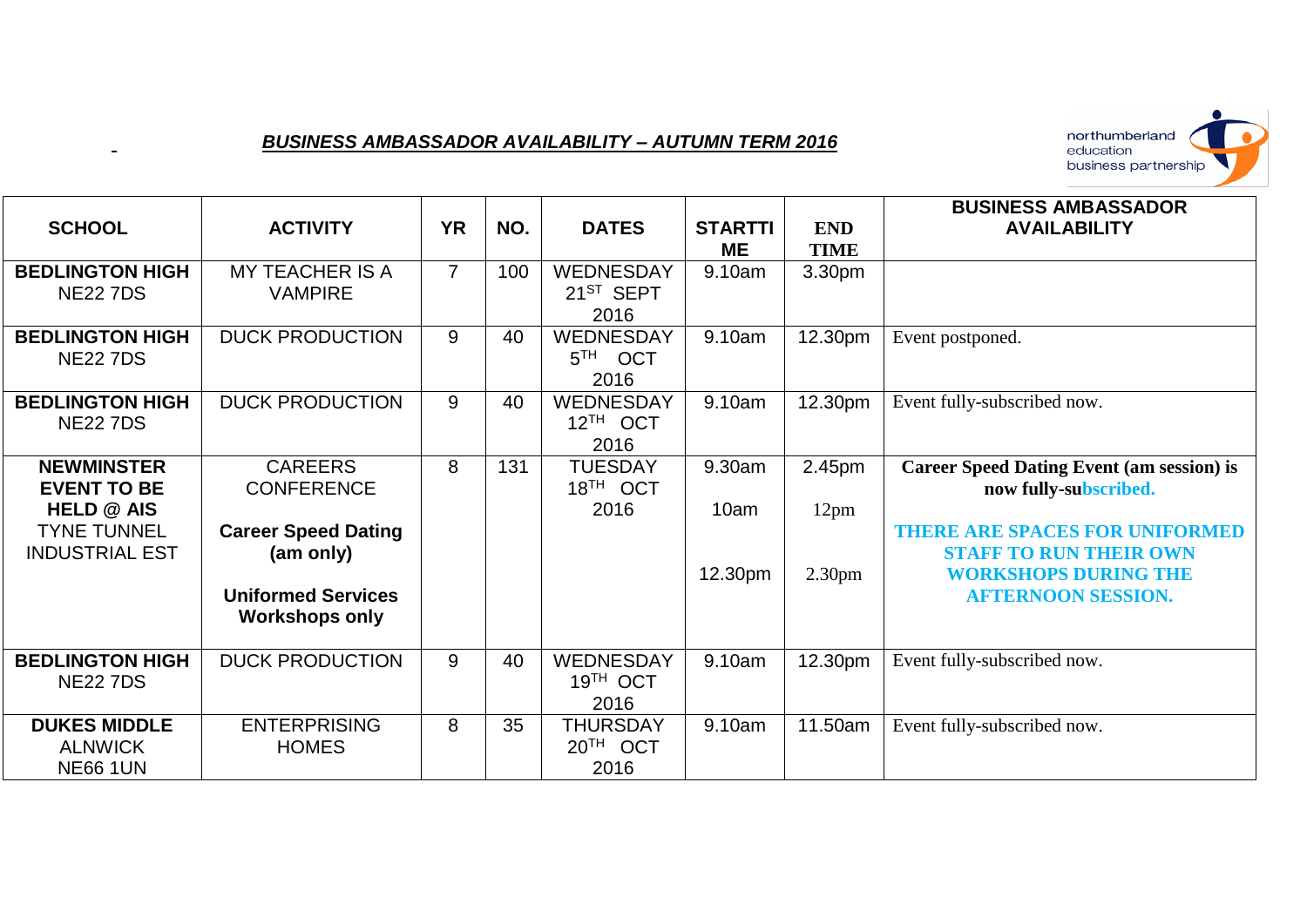| <b>NEETS</b>          | <b>Application Forms</b>    | 18yr             | 15 | WEDNESDAY                     | 1pm    | 4pm                | Event fully-subscribed now. |
|-----------------------|-----------------------------|------------------|----|-------------------------------|--------|--------------------|-----------------------------|
| <b>Venue tbc</b>      | Workshop                    |                  |    | 26TH OCT                      |        |                    |                             |
|                       |                             | 25 <sub>yr</sub> |    | 2016                          |        |                    |                             |
| <b>NEETS</b>          | <b>Interview Skills and</b> | 18 <sub>yr</sub> | 15 | <b>THURSDAY</b>               | 1pm    | 4pm                | Event fully-subscribed now. |
| <b>Venue tbc</b>      | <b>Mock Interview</b>       |                  |    | 27TH OCT                      |        |                    |                             |
|                       | Workshop                    | 25 yr            |    | 2016                          |        |                    |                             |
| <b>CHANTRY MIDDLE</b> | <b>TETRAHEDRON</b>          | 6                | 65 | <b>FRIDAY</b>                 | 9am    | 12pm               | Event fully-subscribed now. |
| <b>MORPETH</b>        | (2 Builds)                  |                  |    | 4 <sup>TH</sup><br><b>NOV</b> |        |                    |                             |
| <b>NE61 1RQ</b>       |                             |                  |    | 2016                          |        |                    |                             |
| <b>BERWICK MIDDLE</b> | <b>COBBLERS</b>             | 8                | 36 | <b>MONDAY</b>                 | 10am   | 12.15pm            |                             |
| <b>BERWICK</b>        |                             |                  |    | 7 <sup>TH</sup><br><b>NOV</b> |        |                    |                             |
| <b>TD15 1LA</b>       |                             | 8                | 36 | 2016                          | 1pm    | 3.20pm             |                             |
| <b>BERWICK MIDDLE</b> | <b>MY TEACHER IS A</b>      | 6                | 70 | <b>TUESDAY</b>                | 9.30am | 3.20pm             |                             |
| <b>BERWICK</b>        | <b>VAMPIRE</b>              |                  |    | $8^{TH}$<br><b>NOV</b>        |        |                    |                             |
| <b>TD15 1LA</b>       |                             |                  |    | 2016                          |        |                    |                             |
| <b>BERWICK MIDDLE</b> | <b>CLOWNING AROUND</b>      | $\overline{5}$   | 45 | WEDNESDAY                     | 9.30am | 12.15pm            |                             |
| <b>BERWICK</b>        |                             |                  |    | 9 <sup>TH</sup><br><b>NOV</b> |        |                    |                             |
| <b>TD15 1LA</b>       |                             |                  |    | 2016                          |        |                    |                             |
|                       |                             | 5                | 45 |                               | 1pm    | 3.20 <sub>pm</sub> |                             |
| <b>BERWICK MIDDLE</b> | <b>DUCK PRODUCTION</b>      | $\overline{7}$   | 67 | <b>FRIDAY</b>                 | 9am    | 12.15pm            |                             |
| <b>BERWICK</b>        |                             |                  |    | 11 <sup>TH</sup> NOV          |        |                    |                             |
| <b>TD15 1LA</b>       | <b>TETRAHEDRON</b>          | $\overline{7}$   | 67 | 2016                          | 1pm    | 3.20 <sub>pm</sub> |                             |
|                       |                             |                  |    |                               |        |                    |                             |
| <b>LINDISFARNE</b>    | <b>PAPERCLIP</b>            | 6                | 81 | <b>MONDAY</b>                 | 9am    | 12pm               |                             |
| <b>MIDDLE</b>         | <b>JEWELLERY</b>            |                  |    | 14 <sup>TH</sup> NOV          |        |                    |                             |
| <b>ALNWICK</b>        |                             |                  |    | 2016                          |        |                    |                             |
| <b>NE66 1AX</b>       |                             |                  |    |                               |        |                    |                             |
| <b>LINDISFARNE</b>    | <b>BRILLIANT BAGS</b>       | $\overline{7}$   | 66 | <b>TUESDAY</b>                | 9am    | 12pm               | Event fully-subscribed now. |
| <b>MIDDLE</b>         |                             |                  |    | 15 <sup>TH</sup> NOV          |        |                    |                             |
| <b>ALNWICK</b>        |                             |                  |    | 2016                          |        |                    |                             |
| <b>NE66 1AX</b>       |                             |                  |    |                               |        |                    |                             |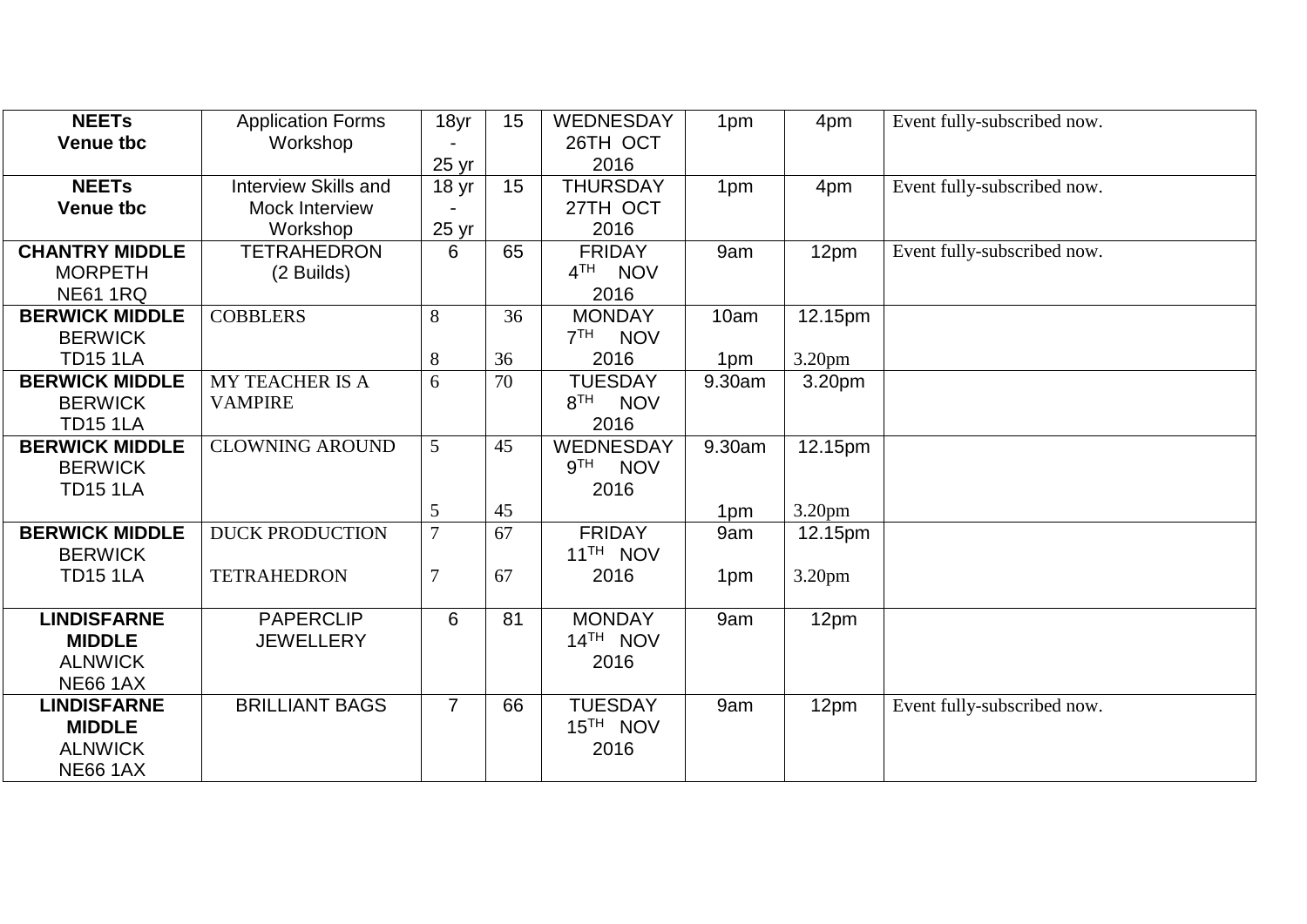| <b>LINDISFARNE</b><br><b>MIDDLE</b><br><b>ALNWICK</b><br><b>NE66 1AX</b>    | <b>DUCK PRODUCTION</b>               | 8              | 96  | <b>WEDNESDAY</b><br>16 <sup>TH</sup> NOV<br>2016         | 9am    | 12pm    | Event fully-subscribed now. |
|-----------------------------------------------------------------------------|--------------------------------------|----------------|-----|----------------------------------------------------------|--------|---------|-----------------------------|
| <b>DUKES MIDDLE</b><br><b>ALNWICK</b><br><b>NE66 1UN</b>                    | <b>TETRAHEDRON</b>                   | $\overline{7}$ | 28  | <b>THURSDAY</b><br>17 <sup>TH</sup> NOV<br>2016          | 9.10am | 11.50am | Event fully-subscribed now. |
| <b>CHANTRY MIDDLE</b><br><b>MORPETH</b><br><b>NE61 1RQ</b>                  | <b>TETRAHEDRON</b><br>(2 BUILDS)     | 6              | 65  | <b>FRIDAY</b><br>18 <sup>TH</sup> NOV<br>2016            | 9am    | 12pm    | Event fully-subscribed now. |
| <b>MEADOWDALE</b><br><b>ACADEMY</b><br><b>BEDLINGTON</b><br><b>NE22 6HA</b> | <b>CLOWNING AROUND</b>               | 5              | 58  | <b>MONDAY</b><br>$21^{ST}$ NOV<br>2016                   | 9am    | 12pm    | Event fully-subscribed now. |
| <b>MEADOWDALE</b><br><b>ACADEMY</b><br><b>BEDLINGTON</b><br><b>NE22 6HA</b> | <b>CLOWNING AROUND</b>               | 5              | 57  | <b>TUESDAY</b><br>22 <sup>ND</sup> NOV<br>2016           | 9am    | 12pm    | Event fully-subscribed now. |
| <b>BEDLINGTON HIGH</b><br><b>BEDLINGTON</b><br><b>NE22 7DS</b>              | <b>CAREER SPEED</b><br><b>DATING</b> | 11             | 122 | WEDNESDAY<br>23 <sup>rd</sup><br><b>NOV</b><br>2016      | 9.10am | 12.30pm | Event fully-subscribed now. |
| <b>MEADOWDALE</b><br><b>ACADEMY</b><br><b>BEDLINGTON</b><br><b>NE22 6HA</b> | <b>BRILLIANT BAGS</b>                | $\overline{7}$ | 54  | <b>MONDAY</b><br>28 <sup>TH</sup><br><b>NOV</b><br>2016  | 9am    | 12pm    | Event fully-subscribed now. |
| <b>MEADOWDALE</b><br><b>ACADEMY</b><br><b>BEDLINGTON</b><br><b>NE22 6HA</b> | <b>BRILLIANT BAGS</b>                | $\overline{7}$ | 54  | <b>TUESDAY</b><br>29 <sup>TH</sup><br><b>NOV</b><br>2016 | 9am    | 12pm    | Event fully-subscribed now. |